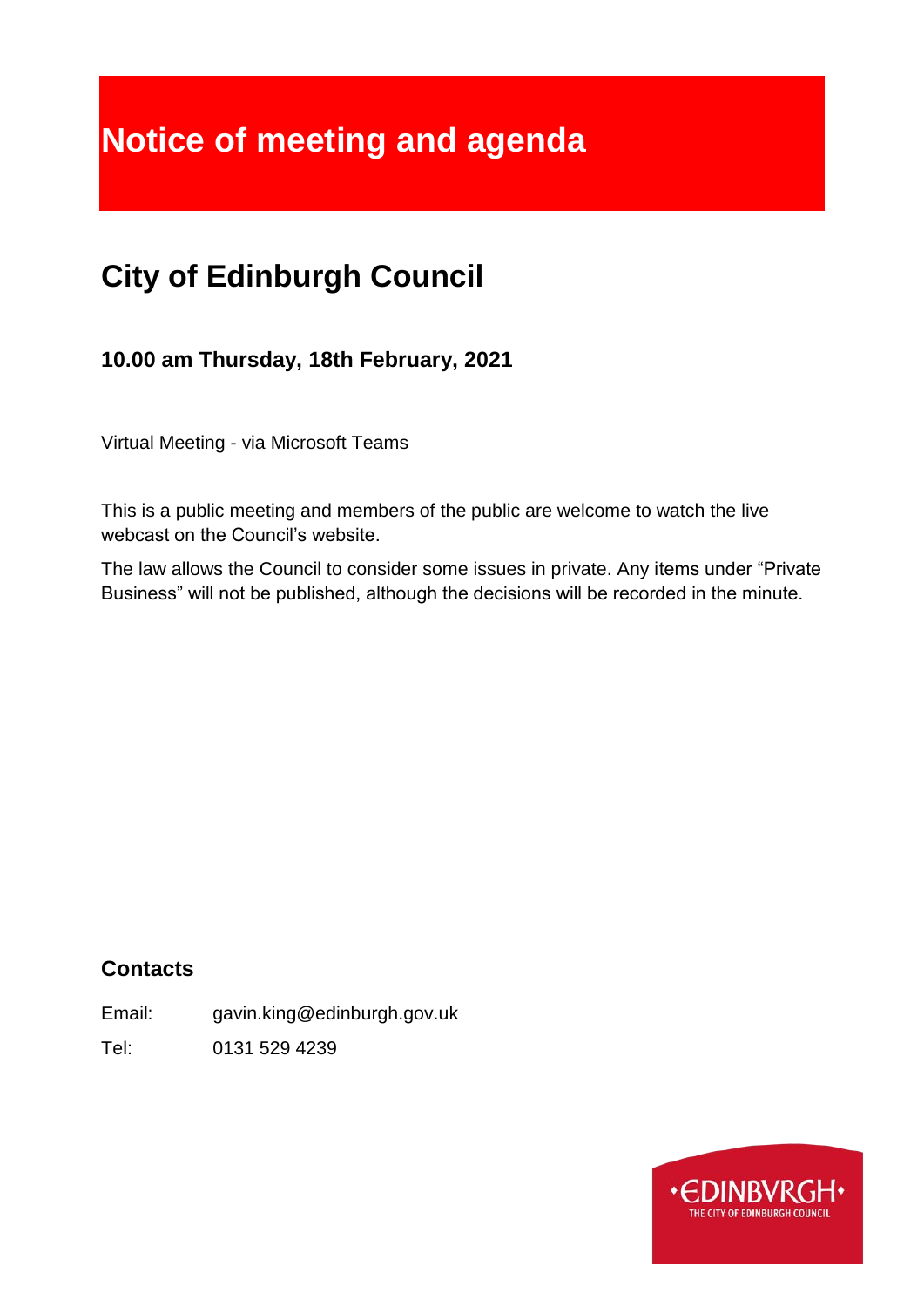#### **1. Order of business**

**1.1** Including any notices of motion and any other items of business submitted as urgent for consideration at the meeting.

#### **2. Declaration of interests**

**2.1** Members should declare any financial and non-financial interests they have in the items of business for consideration, identifying the relevant agenda item and the nature of their interest.

#### **3. Deputations**

**3.1** If any

#### **4. Revenue and Capital Budgets**

| 4.1 | Revenue Budget 2021/26 - reports                                                                                         |                                                                                                                         | $5 - 106$   |
|-----|--------------------------------------------------------------------------------------------------------------------------|-------------------------------------------------------------------------------------------------------------------------|-------------|
|     | (a)                                                                                                                      | Council Business Plan and Budget 2021/26 - referral from<br>the Finance and Resources Committee                         |             |
|     | (b)                                                                                                                      | Local Government Finance Settlement 2021/22 – report by<br>the Executive Director of Resources                          |             |
|     | (c)                                                                                                                      | Council Business Plan and Budget 2021/26 - Risks and<br>Reserves - referral from the Finance and Resources<br>Committee |             |
|     | (d)                                                                                                                      | Budget Insights 2020 – referral from the Finance and<br><b>Resources Committee</b>                                      |             |
|     | (e)                                                                                                                      | Corporate Parenting Action Plan 2020/22 – referral from<br>the Finance and Resources Committee                          |             |
| 4.2 | Housing Revenue Account (HRA) Budget Strategy (2021-2031)-<br>referral from the Finance and Resources Committee          |                                                                                                                         | $107 - 126$ |
| 4.3 | Sustainable Capital Budget Strategy 2021-2031 - referral from the<br>127 - 148<br><b>Finance and Resources Committee</b> |                                                                                                                         |             |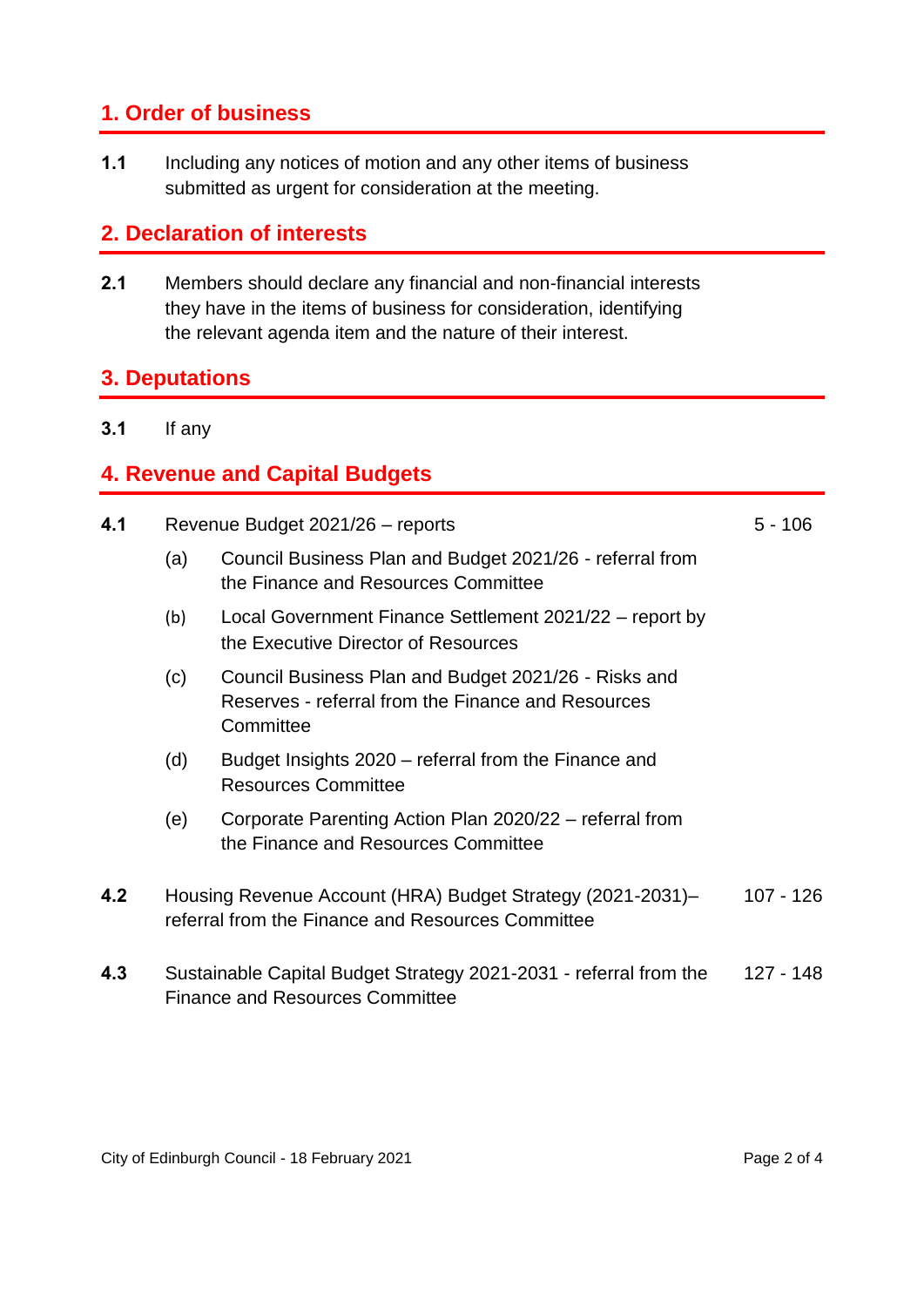#### **Andrew Kerr**

Chief Executive

### **Information about the City of Edinburgh Council**

The City of Edinburgh Council consists of 63 Councillors and is elected under proportional representation. The City of Edinburgh Council usually meets once a month and the Lord Provost is the Convener when it meets.

#### **Further information**

If you have any questions about the agenda or meeting arrangements, please contact Gavin King, Committee Services, City of Edinburgh Council, Business Centre 2.1, Waverley Court, 4 East Market Street, Edinburgh EH8 8BG, Tel 0131 529 4239, email [gavin.king@edinburgh.gov.uk.](mailto:gavin.king@edinburgh.gov.uk)

The agenda, minutes and public reports for this meeting and all the main Council committees can be viewed online at [https://democracy.edinburgh.gov.uk](https://democracy.edinburgh.gov.uk/) ...

## **Webcasting of Council meetings**

Please note this meeting may be filmed for live and subsequent broadcast via the Council's internet site – at the start of the meeting the Lord Provost will confirm if all or part of the meeting is being filmed.

The Council is a Data Controller under the General Data Protection Regulation and Data Protection Act 2018.

We broadcast Council meetings to fulfil our public task obligation to enable members of the public to observe the democratic process. Data collected during this webcast will be retained in accordance with the Council's published policy including, but not limited to, for the purpose of keeping historical records and making those records available via the Council's internet site.

Any information presented by individuals to the Council at a meeting, in a deputation or otherwise, in addition to forming part of a webcast that will be held as a historical record, will also be held and used by the Council in connection with the relevant matter until that matter is decided or otherwise resolved (including any potential appeals and